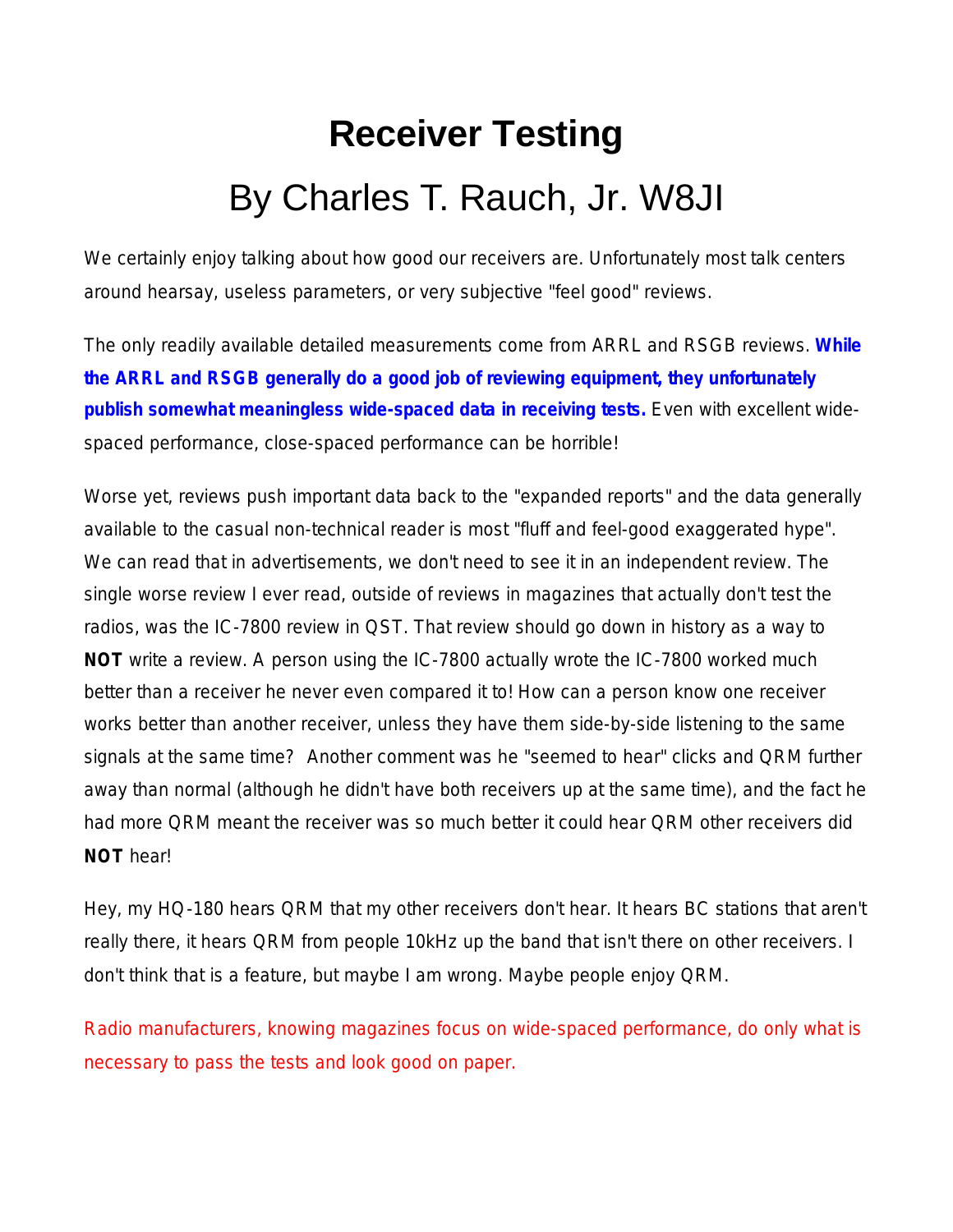### **Why Test at Wide Spacing?**

Most manufacturers and many magazines test at wide spacing and focus on those results. I think that is wrong and I bet if you think about it you will agree with me.

How many of you are bothered by signals 40kHz up the band? If you have the same experience I do, it's the people 1-2 kHz away on CW and 2-10 kHz away on SSB that tear things up.

## **Keep this in mind! A 2 kHz IM3 test evaluates performance with unwanted signals two and FOUR kHz away. A 20 kHz test checks for problems with a signal twenty and FORTY kHz away.**

When we have on-the-air interference problems working weak signals, it is almost always with stations a few kHz or less away. Why would most of us care about a test or data at 20kHz or wider, when the bothersome signals are a few kHz up or down from us? Wide-spaced tests inflate performance, and give us meaningless numbers for real-world performance.

**Wide-spaced testing only evaluates RF amplifier and first mixer performance. Common design problems are easily and often missed when wide spacing is used. The weakest link is almost always downstream of the first mixer.** There are several specific examples:

1.) Receivers using DSP-based filtering systems for primary narrow selectivity.

2.) Receivers with poor 2nd mixer design (the R4C)

3.) Design errors in noise blankers, such as the **Yaesu's noise amplifier** design error It's no wonder receivers have shown very little performance improvement over the years. Manufacturers evaluate performance on nearly useless wide-spaced measurements. They obviously only want to pass the wider test signal frequency spacing tests, because that is what we look at. Looking at 10kHz or wider tests, we all assume things are getting better. In actual use, most of our problems come from signals nearly on the same frequency, not 10kHz and especially not 50kHz away!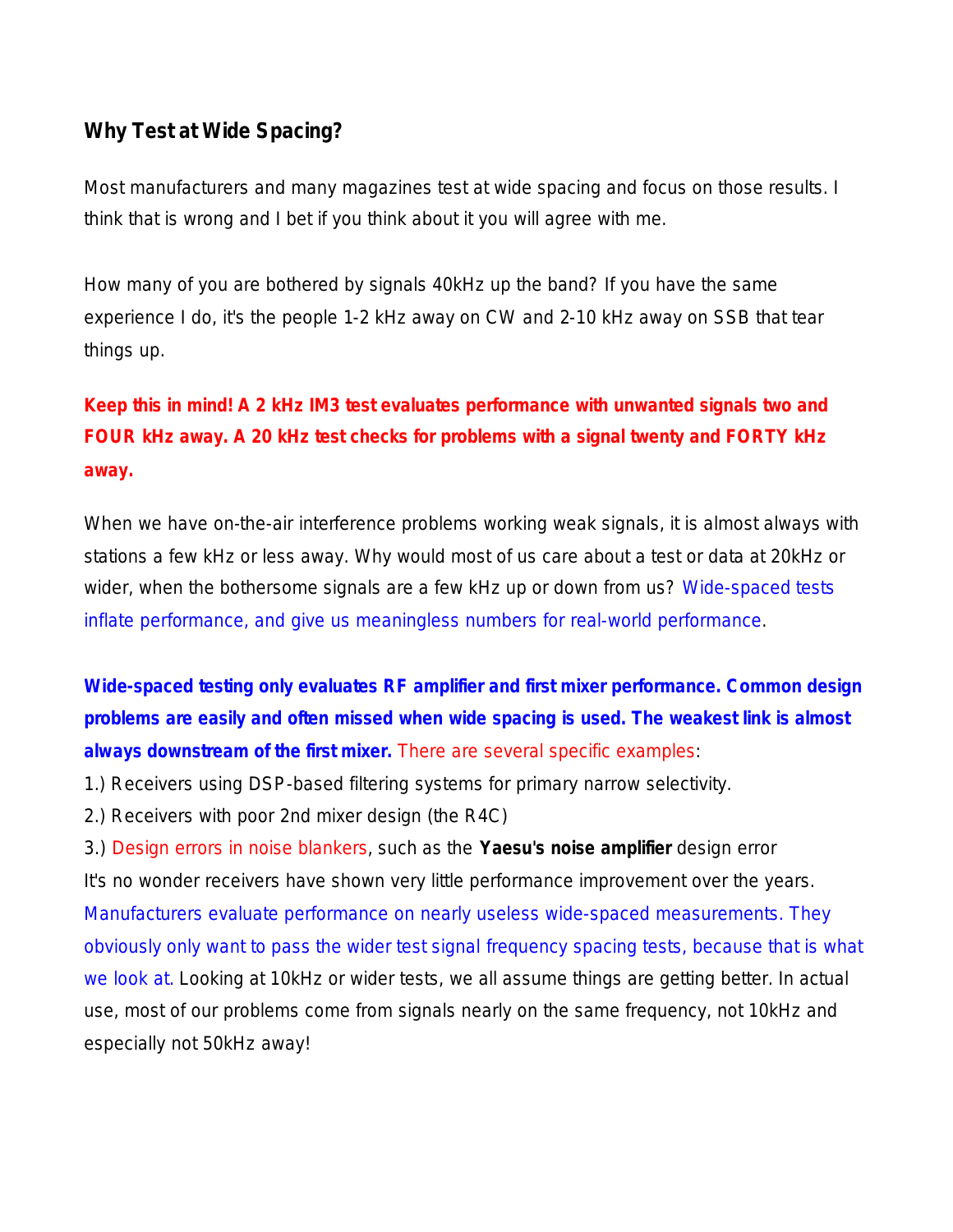**The only truly valid performance test is one where BOTH test signals are within the roofingfilter bandwidth.** When close-spaced performance is good, wide-spaced performance is just as good or better. This is true for older radios and modern radios.

We also need to be factual in performance assessments. Too many feelings get in the way of being objective.

## **Receiver Myths**

### **PIN Diode Modifications**

Save your money. PIN diode replacement never has changed performance in any receiver I've listened to or measured. PIN diode modifications don't change distortion, blocking, noise, or any other parameter. A normal signal diode with proper bias is just as good.

PIN diodes function as "RF switches" or "linear RF resistors" only when the carrier lifetime exceeds the period of an RF cycle by a large margin. Most of the diodes used in PIN modifications do not have long enough carrier lifetime to even behave like a low-distortion linear resistance, let along a pure switch. They really aren't any better than manufacturers stock diodes, with the PIN diodes barely being linear at 30MHz let alone at 455kHz. The whole "PIN diode thing" would be laughable if it wasn't costing people money!

*If you have even measured a real difference, please e-mail and tell me what radio it was and what the test conditions were.* If you are only going by emotion or feeling, don't bother reporting that. If I spent several hours and/or a few hundred dollars changing diodes and could not A-B the change, I'd probably think things got better also.

### **Drake R4C**

The R4C is elevated to a status far above the realities of its actual performance. The R4C, like many DSP radios, has a wide performance variation between close and wide spaced tests.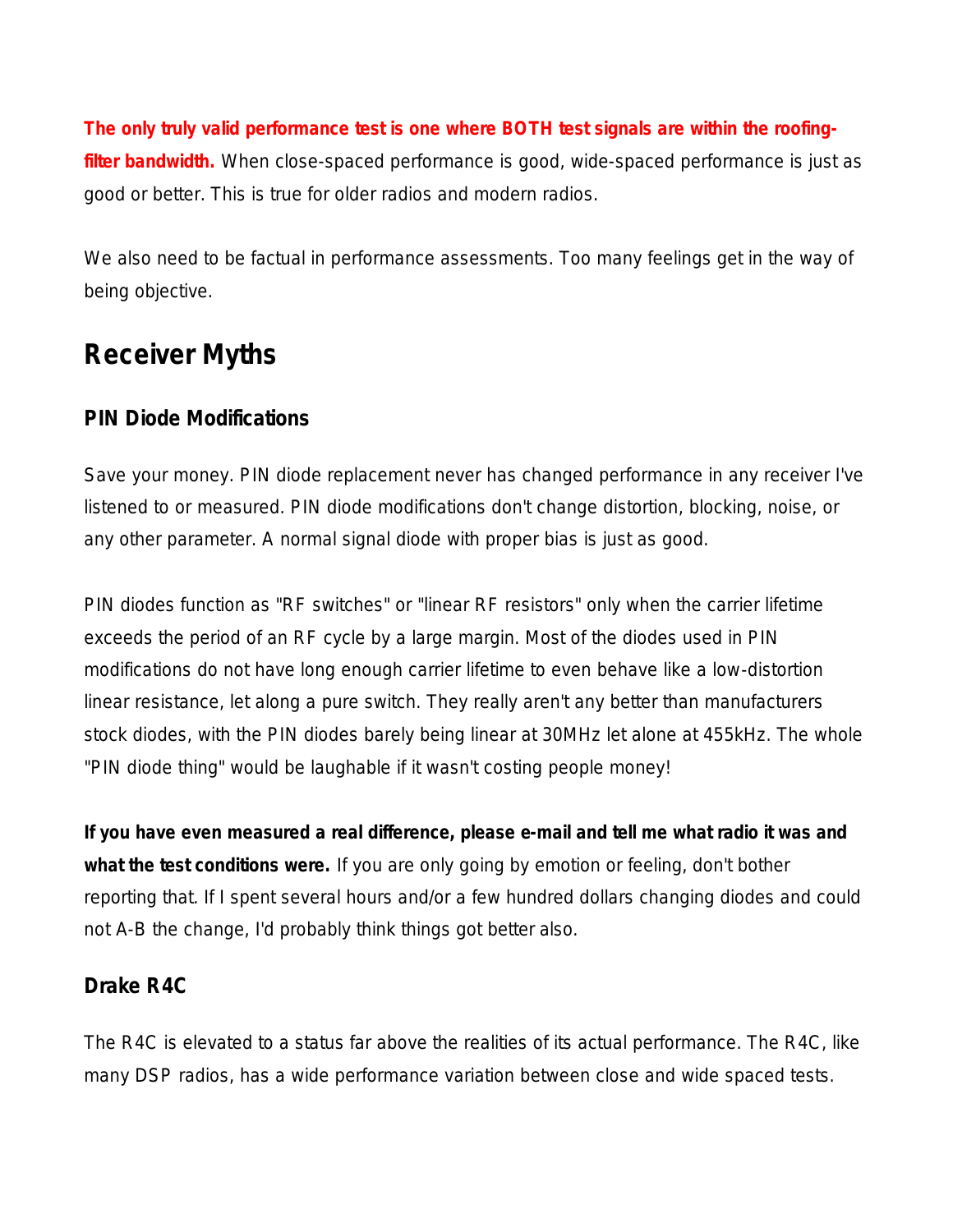This is especially true with the early S/N MOSFET mixer R4C's. With a wide-test, all R4C's look "good". That's because a wide test only checks the tube-type RF-amplifier and vacuum tube 1st mixer. Even though the R4C RF amp does better with higher screen voltage and the first mixer suffers from very low injection, the first two stages are still reasonable.

The problem is in the Drake 2nd mixer. The second mixer in the Drake ranges from poor to useless. The MOSFET mixer versions of the R4C are identifiable by looking at the MODE switch. If the MODE switch has CW 1.5, .5, and .25 positions the receiver has a tube (6BE6) 2nd mixer. If it is labeled CW1 and CW2, it has the horrible MOSFET mixer.

A few Drake website claims there is little or no difference between early serial number R4C's using MOSFET 2nd mixers and later R4C's using vacuum tube 2nd mixers. Nothing could be further from the truth. Worse yet, these pages steer people into a wide 6- or 8-kHz roofing filter for weak signal CW work, a very foolish choice as we will see by actual measurements. For serious CW work, the Sherwood Engineering 600-Hz roofing filter is an absolute must! R4C's have far too much filter leakage to be useful on crowded bands using CW with a wide roofing filter.

### **Roofing Filters**

**In order to significantly improve close-spaced performance a roofing filter has to attenuate signals on** *adjacent* **channels.** We could have strong and weak signals CW alternating every 500Hz across the dial, assuming our transmitters were cleaned up. In the case of CW a roofing filter, to be useful, needs to be about 500Hz wide or less.

For SSB, we could consider channel width 3kHz. A roofing filer really needs to eliminate the adjacent channel up and/or down, and that means a roofing filter that passes only 3kHz or less.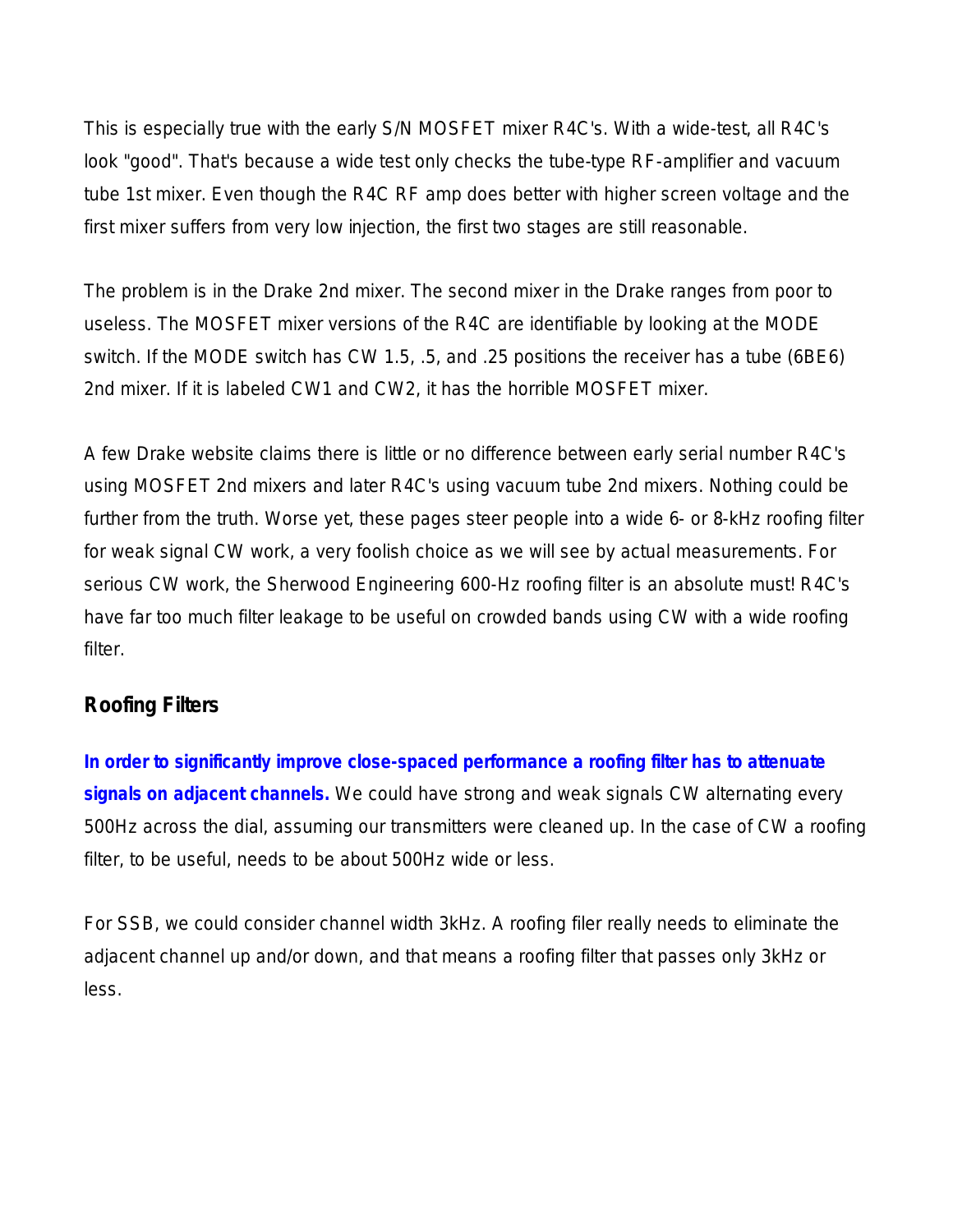While the typical wider roofing filters do a good job knocking down problems caused by signals up or down the band several kHz, they don't do anything for signals within the bandwidth of the roofing filter.

## **Testing Radios**

### **TEST SETUP**

My test setup uses two low-noise crystal oscillators. One oscillator is fixed on 1840-kHz, the other oscillator is selectable at 1840.5, 1842, or 1850-kHz (*note*: I now use variable frequency generators). Both oscillators use low-noise CATV transistors, and provide 20dBm output. These oscillators each feed a 1dB per step attenuator, with a total attenuation of 160dB available.

The attenuated outputs are fed to a "Magic T" combiner. "Magic T's", like every low-loss passive combiner system, are load impedance sensitive. Any mismatch reduces generator port-to-port isolation. In many cases, marginal generator-to-generator isolation can cause IMD in the signal sources. This generator-sourced IMD corrupts readings, changing IMD performance. To reduce combiner mismatch, the output of the magic "T" feeds a small ~3dB attenuator.

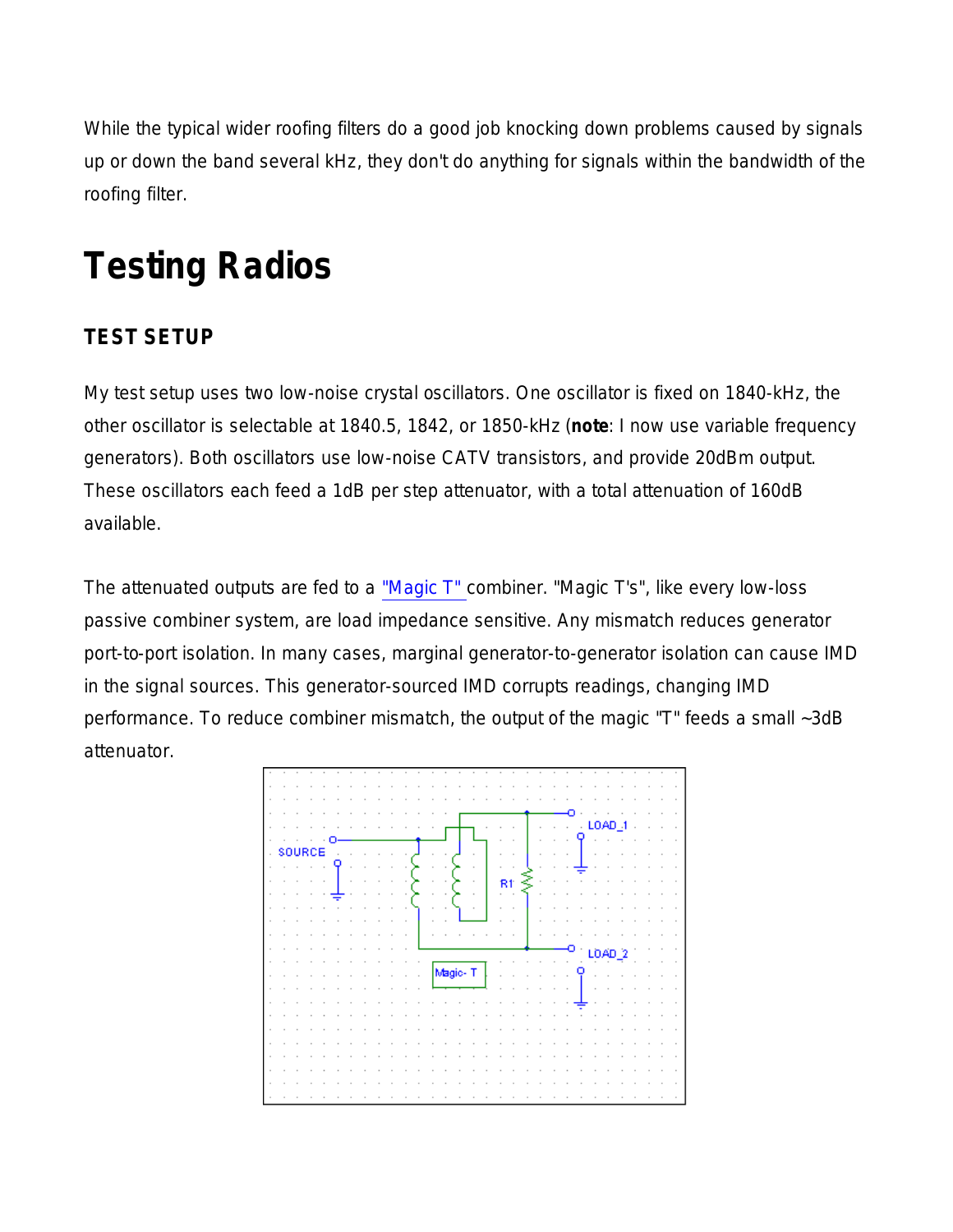Signal level from each individual source can be varied in 1dB steps from +20dBm to -140dBm. +13.5dBm is the maximum level available, after combiner system losses of 6dB are added, for a final receiver signal range of +13.5 to -146.5 dBm. This range is ideal because my own transmitter is typically +15dBm on my closest receive antennas, while my daytime 250Hz bandwidth noise floor is near -140dB. Most of my receivers have sensitivities in the -140dBm range, allowing them to marginally get down to noise floor in the daytime. (Noise increases 10- 20dB at night, on quiet nights, because of distant noise sources that propagate via sky-wave.)

**Note:** *Most setups use a single attenuator after the combiner, I chose not to do that. To reduce generator IMD, I decided to attenuate each signal source with carefully matched attenuators. If a test requires 30dB of attenuation, generator-to-generator isolation will be the sum "magic T" isolation and each attenuator pad isolation. In this case, generator-to-generator isolation would be well over 90dB, far more than I could obtain with the "Magic T" alone.*

*The Magic-T combiner also has a 3dB 50-ohm output attenuator. This pad helps stabilize load impedances seen by the "Magic T", insuring return loss is at least 6dB. Total attenuation through the "Magic T", including the internal attenuator pad, is 6.5dB. The port-to-port cross talk of the magic "T" can be nulled with a small trim pot. This adjustment is only necessary when doing tests with near-zero attenuation and a mismatched receiver.*

### **MEASUREMENTS**

Since virtually every receiver overloads in stages after the attenuator or pre-amplifier, there probably is no compelling reason to measure receivers with the attenuator on. Adding an attenuator will not increase the dynamic range, it will simply move the raw measurement numbers higher. In other words, we don't care what the absolute numbers are...we can always add or remove gain external to the receiver. What we do care about is *dynamic range* of the system, both for blocking (a strong signal makes the weak signal disappear or get noisy) and intermodulation products. The lower the dynamic range numbers, the worse the receiver will be.